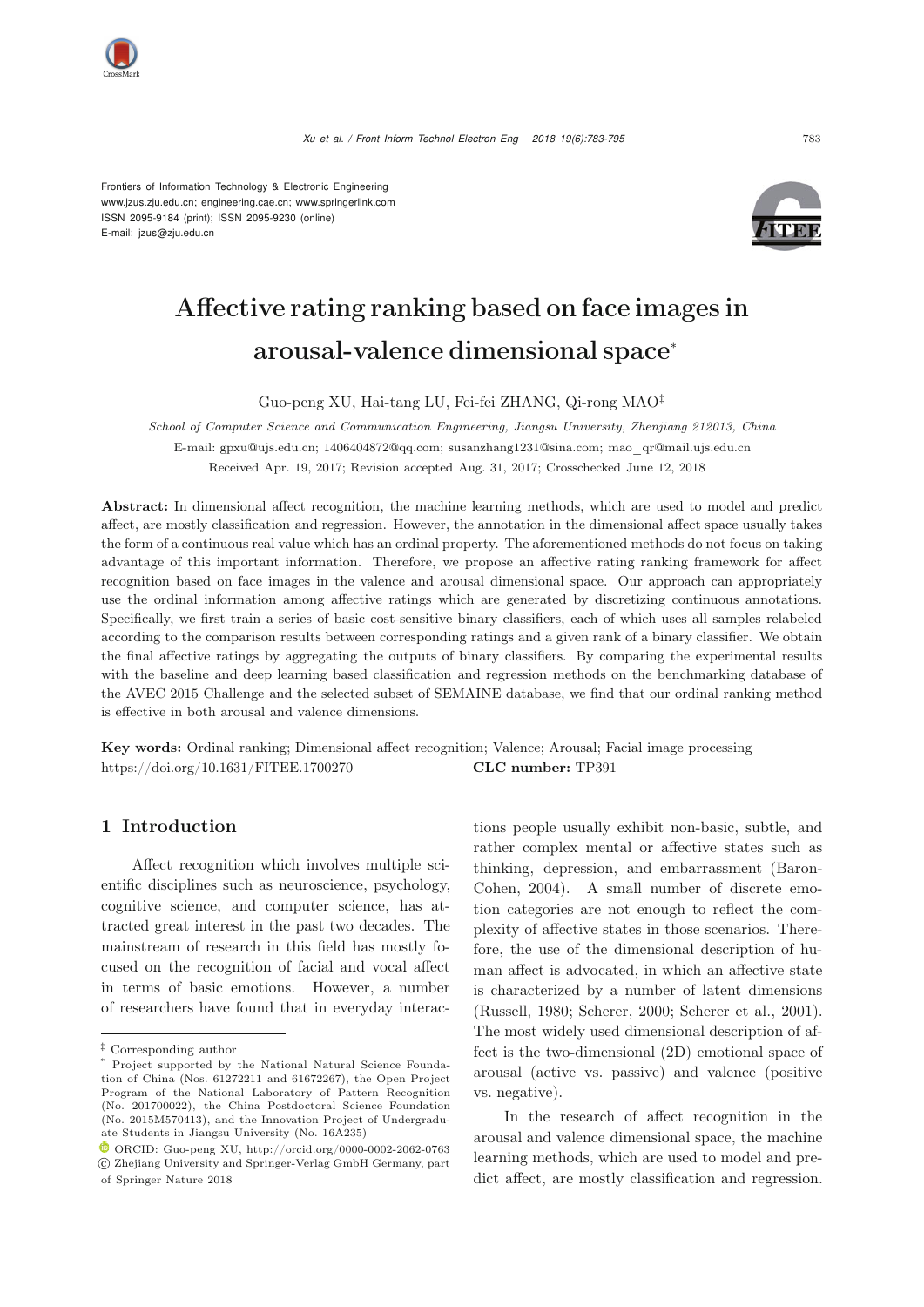The classification methods, which use audio signals or visual signals as feature representations, usually reduce the recognition problem to a two-class problem (active vs. passive or positive vs. negative classification [\(Schuller et al.](#page-11-4), [2009;](#page-11-4) [Nicolaou et al., 2010\)](#page-11-5)) or a four-class problem (classifying the quadrants of the 2[D](#page-12-0) [A-V](#page-12-0) [space](#page-12-0) [\(Glowinski et al.](#page-11-6)[,](#page-12-0) [2008](#page-11-6)[;](#page-12-0) Wöllmer et al., [2010b\)](#page-12-0)). The shortcoming of these methods, on the one hand, is that the categories to be classified are obviously coarse and the affect states cannot be recognized at a fine level of granularity. On the other hand, the labels of affect are naively treated as independent tags and the ordinal property of the annotations is not used. The regression models typically learn a function which can best fit the mapping from the feature space to the affective annotation space with appropriate regularizations. Although they take the inter-relationship of labels into account, transforming implicitly the ordinal scale into a numerical scale introduces strong non-linear scale bias [\(Martinez et al., 2014\)](#page-11-7). Specifically, the regression methods treat the annotations simply as proportional numerical scales and neglect the fact that the difference between affect annotations in a ce[rtain](#page-11-7) [dimensionality](#page-11-7) [is](#page-11-7) [non-uniform](#page-11-7) [\(](#page-11-7)Martinez et al., [2014\)](#page-11-7). Therefore, to improve the affect recognition performance in the A-V space, learning to rank (or ranking) methods have begun to attract the attention of researchers.

Learning to rank, or ranking for short, being the algorithm of machine learning, is widely used in the fi[eld](#page-12-1) [of](#page-12-1) [information](#page-12-1) [retrieval](#page-12-1) [\(Joachims](#page-11-8)[,](#page-12-1) [2002;](#page-11-8) Xu and Li, [2007\)](#page-12-1). Ranking approaches can be generally divided into three categories: pointwise, pairwise, and listwise [\(Liu](#page-11-9), [2011\)](#page-11-9). The pointwise approach learns a function, which is trained on individual instances, to map the feature vectors of the given samples to corresponding real-value scores or ordinal labels. It is similar to classification or regression, but the ordinal property of labels is considered. In practice, it is widely used because of its simplicity and effectiveness. The pairwise approach learns a scoring function using relative ordering relationship of two input candidates in pairs. It exploits more information about the ground truth, but it needs to handle a larger number of training instances (usually quadratic in the size of training data), which potentially causes slower or less efficient training. The listwise approach views the list of input candidates

as a single instance to learn a scoring function that is employed to rank new instances. It uses the most ordering information of input candidates, but it has a high computing complexity and also easily leads to overfitting. What is more, the pairwise and listwise approaches always aim at predicting ordering relationship of the given samples, not the exact ordinal labels.

In this study, we explore the use of a pointwise approach, specifically, ordinal regression, to solve the affect recognition problem in the A-V space. Our algorithm uses the relative order of affect annotations to conduct an effective prediction for exact affective ratings. We first discretize the continuous and real-value annotations in the arousal and valence dimensions respectively to form finite affective ratings. Then a series of cost-sensitive binary classifiers are trained using all samples which are relabeled according to the comparison results between corresponding ratings and a given rank of a binary classifier. We finally obtain the affective ratings by aggregating the results of basic binary classifiers. Our method can be used in the real applications where the affect intensity in the arousal or valence dimension needs to be estimated. Specifically, it can be applied to film recommendation based on affect content, human depression detection, driver emotion analysis, and online education. In these scenarios, facial images are detected and cropped, and the feature vectors of the faces are extracted as the inputs of our affective rating ranking (ARR) framework. Then, the affect intensity or rating in arousal or valence can be estimated using the ARR framework. The prediction results can be ranked to be applied to the recommendation task or mapped to subtler emotions in the emotion analysis task. The main contributions of this paper are summarized as follows:

1. As far as we know, this is the first paper proposing the ordinal regression approach to predict affect ratings based on face images in the A-V space. The ranking method appropriately uses the ordinal property of dimensional affect annotations. The experimental results show that the ordinal property is available and important for improving the dimensional affect recognition performance.

2. In our ranking framework, a cost-sensitive setting is adopted for each basic binary classifier. We conduct exhaustive experiments to compare the performance of our ranking method with different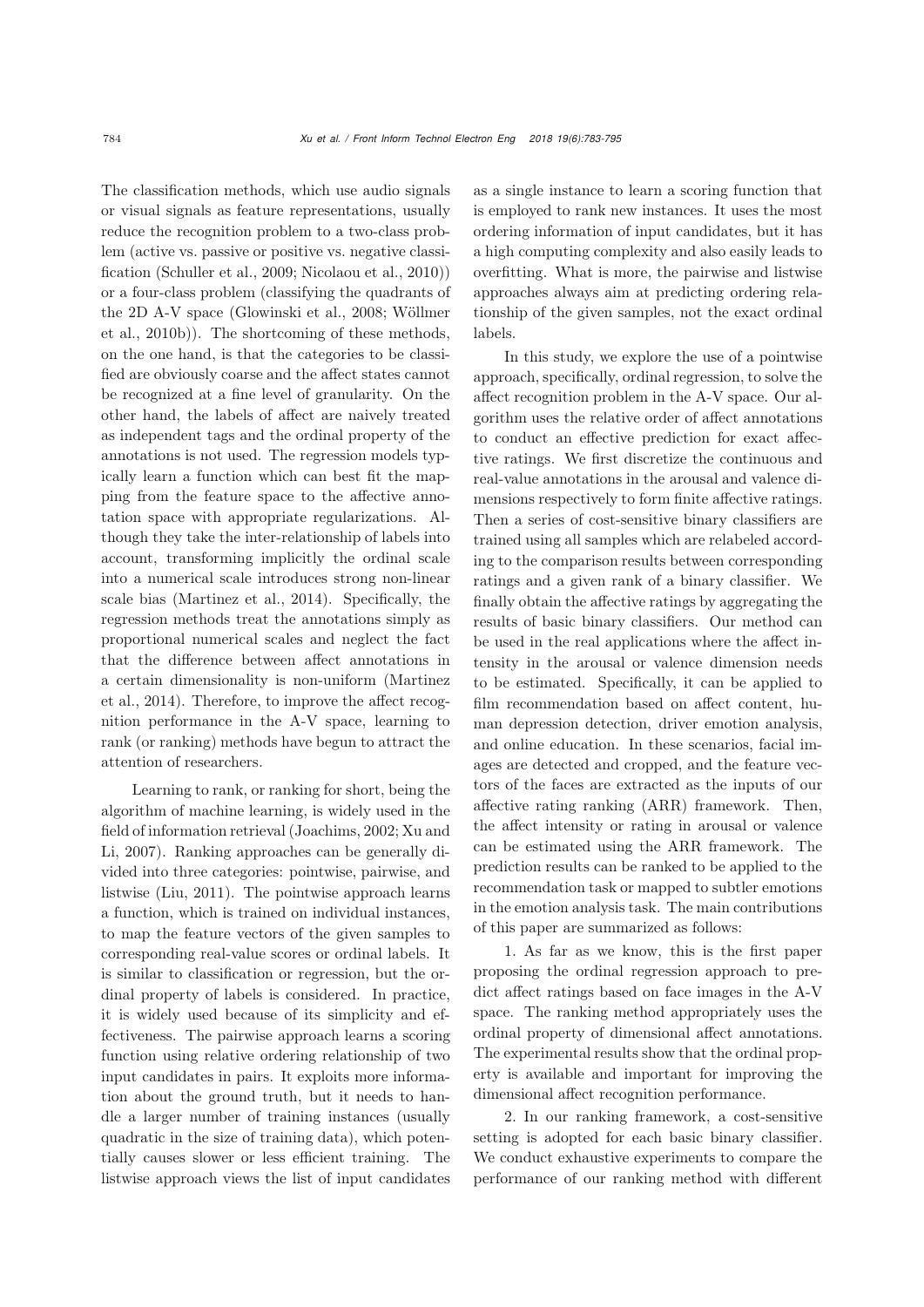cost-sensitive settings being employed and empirically find the most suitable cost-sensitive settings for affect rating ranking in the arousal and valence dimensions, respectively.

## 2 Related works

In this section, we first review the typical studies where the traditional classification or regression methods are employed to model the affect recognition problem in the A-V space. Then we focus on the ordinal ranking algorithms related to our work and the existing attempts using ranking-based approaches in affect recognition.

## 2.1 Classification methods

In terms of affect recognition using classification methods in the A-V dimensional space, the widely adopted strategy is to simplify the problem to a three-class valence-related classification problem: positive, neutral, and negative affect classification [\(Yu et al.](#page-12-2), [2004](#page-12-2); [McDuff et al., 2010\)](#page-11-10). A similar and simple method is to reduce the dimensional affect classification problem to a two-class problem (active vs. passive or positive vs. negative [\(Schuller et al.](#page-11-4), [2009](#page-11-4); [Nicolaou et al., 2010](#page-11-5))) or a four-class problem (classifying the quadrants of the 2D A-V space [\(Ioannou et al., 2005](#page-11-11)[;](#page-11-6) [Caridakis et al.](#page-11-12)[,](#page-11-6) [2006](#page-11-12)[;](#page-11-6) Glowinski et al., [2008;](#page-11-6) [Wöllmer et al., 2010b\)](#page-12-0)). Systems that aim at dimensional affect recognition, considering that the affective states are represented along a continuum, commonly tend to quantize the continuous range into several levels. [Wöllmer et al.](#page-12-3) [\(2008](#page-12-3)) used the sensitive artificial listener (SAL) database, quantized the annotations of valence and arousal into four and seven levels respectively, and adopted the conditional random fields (CRFs) and support vector machine (SVM) to predict the quantized affective labels. [Wöllmer et al.](#page-12-4) [\(2010a](#page-12-4)) used a context-sensitive technique and multimodal data containing facial and audio information to recognize three to five levels of the A-V values. Obviously, the aforementioned classification methods recognize only the affect states at a coarse level. In addition, naively treating annotations as independent category tags does not take the inter-relationship (such as the ordering relationship of labels) into account.

#### 2.2 Regression methods

Some models based on regression methods have been proposed to conduct continuous dimensional

affect prediction. [Nicolaou et al.](#page-11-13) [\(2011](#page-11-13)) proposed a multimodal system to continuously predict valence and arousal states of a speaker using support vector regression (SVR) and long-short term memory (LSTM) regression. [He et al.](#page-11-14) [\(2015\)](#page-11-14) used multimodal feature selection and feature fusion, and used a deep bidirectional long-short term memory recurrent neural network framework to obtain the best prediction results in AVEC 2015 Challenge. Even though these methods are popular in the research of continuous affect prediction in the A-V space, the aforementioned non-linear scale bias still exists in continuous annotations.

## 2.3 Ranking methods

In ordinal ranking research, [Li and Lin](#page-11-15) [\(2006](#page-11-15)) proposed a reduction framework from ordinal regression to binary classification using extended samples and formally proved that a weighted  $0/1$  loss of the binary classifier could bound the mislabeling cost of the ranking rule constructed from the binary classifier. [Chang et al.](#page-11-16) [\(2010](#page-11-16)) treated the age estimation problem as an ordinal regression problem and adopted the reduction framework above to obtain better age prediction performance than traditional classification and regression methods. Recently, more and more ranking algorithms have been developed to solve the human age estimation problem. [Chang and Chen](#page-11-17) [\(2015](#page-11-17)) developed their rankingbased age estimation approach and presented a costsensitive ordinal hyperplane ranking algorithm. In their approach, the age ranks were inferred by aggregating a series of basic binary classification results, in which cost sensitivities among the ranks were introduced to improve the final aggregating performance. [Lim et al.](#page-11-18) [\(2015](#page-11-18)) proposed a VRank framework for facial age estimation, using a deep learning architecture to achieve efficient features and ranking each age with the ranking SVM algorithm. In the last stage, the proposed voting system algorithm was used to infer the age by weighted relational information. [Abousaleh et al.](#page-11-19) [\(2016](#page-11-19)) presented a deep learning framework called the 'comparative region convolutional neural network (CRCNN)', in which a set of hints (comparative relations) were generated by comparing the input face with reference faces first and then all the hints obtained were aggregated to infer the age of a person. [Feng et al.](#page-11-20) [\(2017\)](#page-11-20) combined the strength of cost-sensitive label ranking methods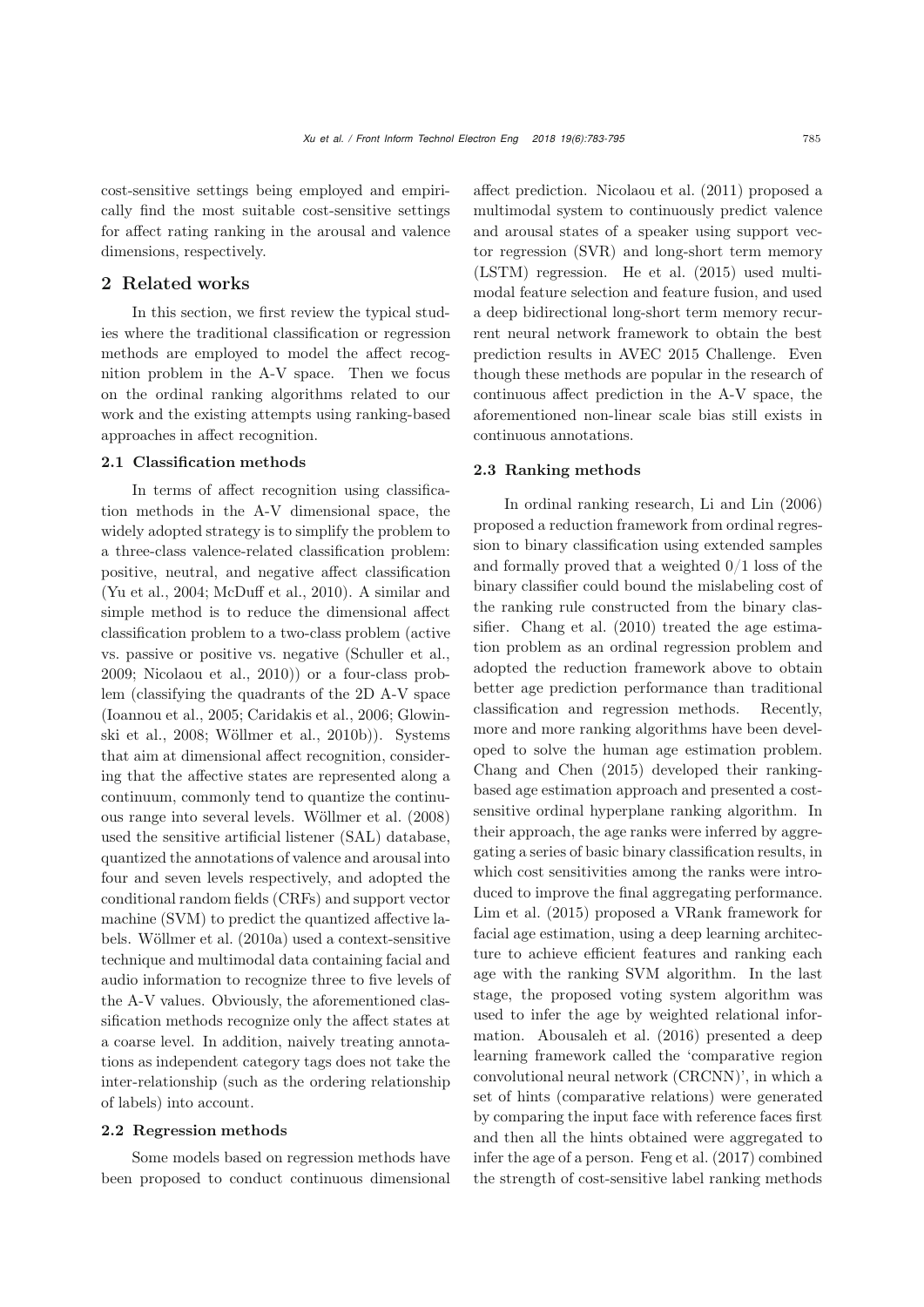with the power of low-rank matrix recovery theories, in which the correlations among different age labels were captured and the model complexity was also controlled. In the test stage, the decision values for different age labels of the test image were ranked in descending order and the age label ranked at the top was selected as the estimated age value.

Considering the defect of classification and regression methods mentioned above, ranking-based approaches have attracted the attention of researchers though the attempts in affect recognition are far fewer than those using classification and regression. [Yang and Chen](#page-12-5) [\(2011\)](#page-12-5) introduced a novel learning to rank algorithm called RBF-ListNet to rank the affect of a set of music pieces. This listwise approach determining the ordering relationship of given samples is applicable to the task of music retrieval according to affect content, but it is not quite suitable for the task of human affect recognition, which prefers to obtain exact affect labels, not just their ordering relationship. [Martinez et al.](#page-11-7) [\(2014](#page-11-7)) compared the performance of pairwise preference learning and binary classification on the dimensional affect dataset SAL and other datasets. Although the results suggested that the preference learning method leads to more reliable, generic, and robust models that capture more information about the ground truth, the pairwise approach here could not be directly used to handle the problem of learning and predicting exact affective ratings. Our proposed method based on the pointwise approach was inspired by [Chang and Chen](#page-11-17) [\(2015](#page-11-17)), and it focuses on affective rating estimation by ordinal ranking based on face images in the A-V space. Unlike classification methods that transform continuous real-value annotations into independent nominal categories or regression approaches that treat the annotations simply as proportional numerical scales, we try to use the ordinal regression approach which appropriately employs the ordering relationship among annotations to improve the affect recognition performance in the A-V dimensional space.

## 3 Affective rating ranking framework

In our ARR framework, we first discretize the continuous, real-value affect annotations in arousal and valence dimensions respectively to form finite affective ratings. Then a series of cost-sensitive binary classifiers are trained using relabeled samples and their weights. Finally, the results of binary classifiers are aggregated to obtain the affective ratings. Fig. [1](#page-3-0) shows the illustration of our ARR framework for arousal rating estimation of a given sample, and the valence rating inference is just similar. Next, we will describe these three parts in detail.



<span id="page-3-0"></span>Fig. 1 Illustration of our affective rating ranking framework for arousal rating estimation of a given sample

# 3.1 From continuous annotations to finite ratings

In the field of dimensional affect recognition, the annotations of the affect states in a certain dimension are usually continuous real values limited in a range such as  $[-1, 1]$ . Although the interval in which the annotation lies is small, the number of possible annotation values is infinite. Directly using the ordinal ranking algorithms on the annotations in a continuous interval is not feasible, because the ordinal ranking algorithms need finite labels or ranks. Therefore, we have to transform the continuously labeled annotations into discrete and finite ratings.

However, little attention has been paid to whether there are definite boundaries along the continuous annotations to distinguish among different intensities or levels [\(Gunes and Pantic](#page-11-21), [2010\)](#page-11-21). The most common way to study this issue is to quantize the valence and arousal dimensions into an arbitra[ry](#page-12-3) [number](#page-12-3) [of](#page-12-3) [intensities](#page-12-3) [and](#page-12-3) [levels](#page-12-3) [\(](#page-12-3)Wöllmer et al., [2008,](#page-12-3) [2010a](#page-12-4)). We adopt a similar approach, which divides the value range of annotations of a certain dimension into finite internals with the same length. Each interval stands for an affective intensity or rating. For example, if we divide the continuous annotations into  $K$  intervals, we annotate these  $K$ intervals with  $1, 2, \ldots, K$  ratings respectively, where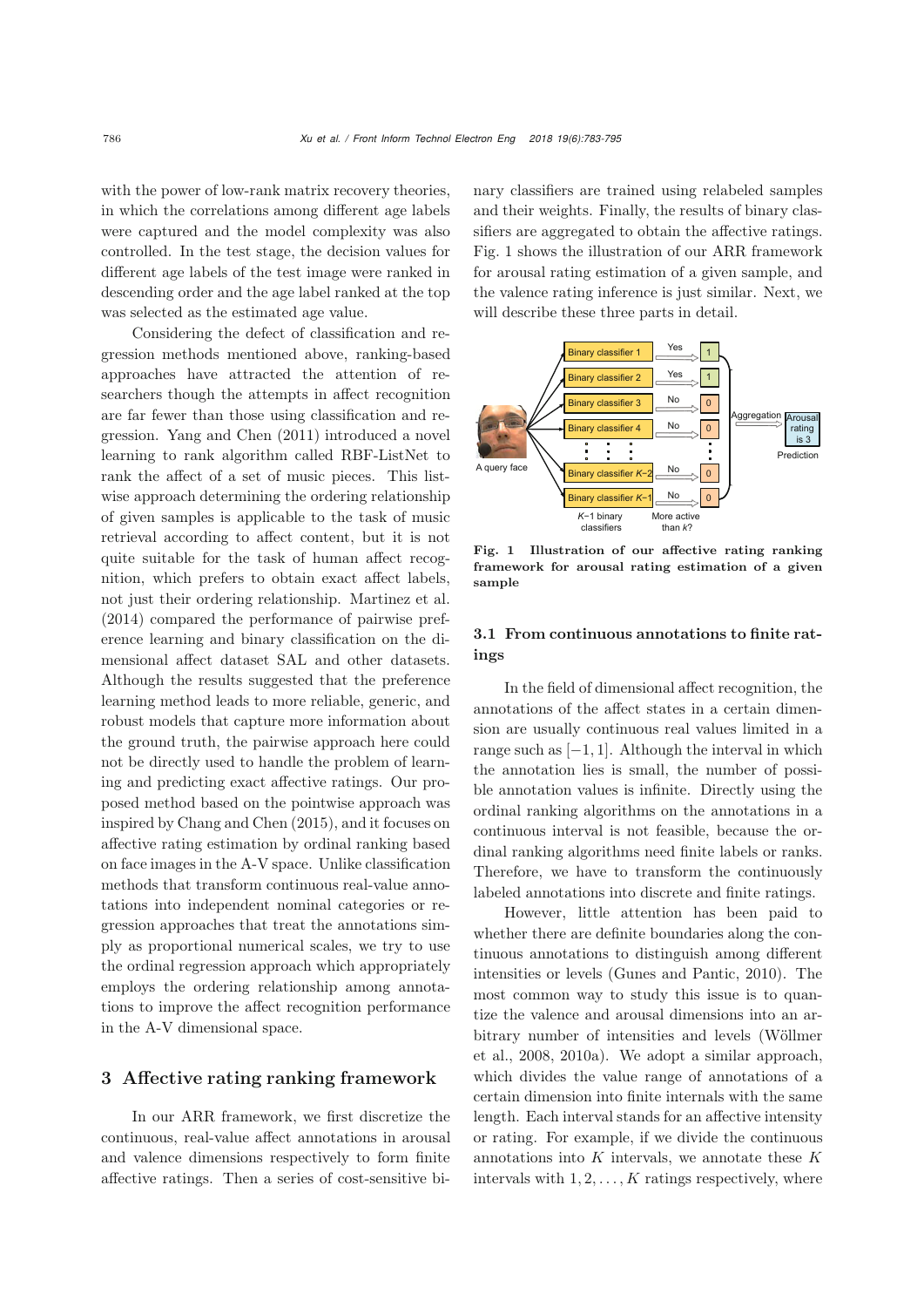the smaller real value lies in the interval, and the lower rating corresponds to the interval. We describe a transforming process on a dimensional affect dataset in detail in Section 4. After this processing, we can use the aforementioned ordinal ranking algorithm to solve the affect recognition problem in the A-V space.

# 3.2 Cost-sensitive binary classifiers for affective rating ranking

Assume a set of training face images  $I_i$ , i = 1, 2, ..., *m*. We use  $x_i \in \mathbb{R}^d$  to represent the feature vector extracted from  $I_i$  and let  $y_i$  be the transformed affective rating of  $I_i$ . According to the rating transformation method above,  $y_i \in \{1, 2, ..., K\},\$ where  $K$  is the number of affective ratings and  $y_i$ is treated as a rank order. Denote  $S = \{x_i | i =$  $1, 2, \ldots, m$ . For a given affective rating k in a certain dimensionality (i.e., arousal or valence), the whole dataset is split into two subsets as  $S_k^+$  and  $S_k^-$ :

$$
\begin{cases} S_k^+ = \{ (x_i, +1) \, | y_i > k \}, \\ S_k^- = \{ (x_i, -1) \, | y_i \le k \}. \end{cases} \tag{1}
$$

Then the two subsets are used to train a basic binary classifier. This binary classifier will answer such a query: "Is the face more active than arousal rating  $k$ ?" or "Is the face more positive than valence rating k?". With k from 1 to  $K - 1$ ,  $K - 1$  binary classifiers are learned and their binary decision results for a given sample will indicate the ordering relationships between the affective rating of the given sample and affective ratings 1 to  $K - 1$ . We can use these ordering relationships to infer the exact affective rating of the given sample. Thus, the affective rating ranking problem is reduced to a series of binary classification subproblems. It is naturally thought that if each binary classifier is trained well, the correct ranking result is more likely to be obtained.

Before concentrating on each binary classification subproblem, we introduce the performance evaluation measurements first. In our ARR framework, we s[elect](#page-11-22) [the](#page-11-22) [mean](#page-11-22) [absolute](#page-11-22) [error](#page-11-22) [\(MAE\)](#page-11-22) [\(](#page-11-22)Geng et al., [2007\)](#page-11-22) and cumulative score (CS) [\(Geng et al.](#page-11-22), [2007](#page-11-22)) which are widely adopted in human age estimation evaluation as performance indices. They are easy to calculate and can be used for performance comparison among classification, regression, and ranking methods from different angles. MAE

measures the mean difference between the labels and the predictions on test samples. It can be defined as

$$
\text{MAE} = \frac{1}{N} \sum_{i=1}^{N} |y_i^* - y_i|,\tag{2}
$$

where  $y_i^*$  is the predicted affective rating,  $y_i$  is the ground truth rating, and  $N$  is the number of test samples. CS calculates the percentage of test samples whose prediction errors are not larger than an error tolerance level L, which is defined as

$$
CS(L) = \frac{1}{N} \sum_{i=1}^{N} [[y_i^* - y_i] \le L] \times 100\%, \quad (3)
$$

where  $\lbrack \cdot \rbrack$  is the truth-test operator, which is 1 if the inner condition is true, and 0 otherwise. The adoption of CS measurement is meaningful because when we divide the continuous annotations into several fine intervals, the affect states represented by adjacent ratings have little difference, and the predicted error at a low tolerance level is acceptable.

Let us focus on each binary classification subproblem. [Chang and Chen](#page-11-17) [\(2015\)](#page-11-17) applied a costsensitive setting to each binary classification subproblem and obtained better age estimation results than those generated by using common  $0/1$  misclassification cost. Therefore, to obtain better affective rating prediction results by ranking, we also introduce a cost-sensitive setting to each binary classifier. Assume that the cost of misclassifying a sample for affective rating label t in subproblem k is  $c_k(t)$ , where  $t = 1, 2, ..., K$  and  $k = 1, 2, ..., K - 1$ . For the i<sup>th</sup> sample  $x_i$ , the cost of subproblem k can be represented as  $c_k(x_i)$ . We consider mainly three kinds of cost settings and select the best setting from them. The first one is the absolute cost, which is defined as

$$
c_k(t) = |t - k|.
$$
 (4)

The second cost is a special type of  $0/1$  cost corresponding to CS measure, not common accuracy measure, which is defined as

$$
c_k(t) = \begin{cases} 0, & \text{if } (t - L) \le k \le (t + L), \\ 1, & \text{otherwise.} \end{cases}
$$
 (5)

For the last cost setting, it combines the characteristics of the first two costs and can be defined as

$$
c_k(t) = \begin{cases} 0, & \text{if } (t - L) \le k \le (t + L), \\ |t - k| - L, & \text{otherwise.} \end{cases} \tag{6}
$$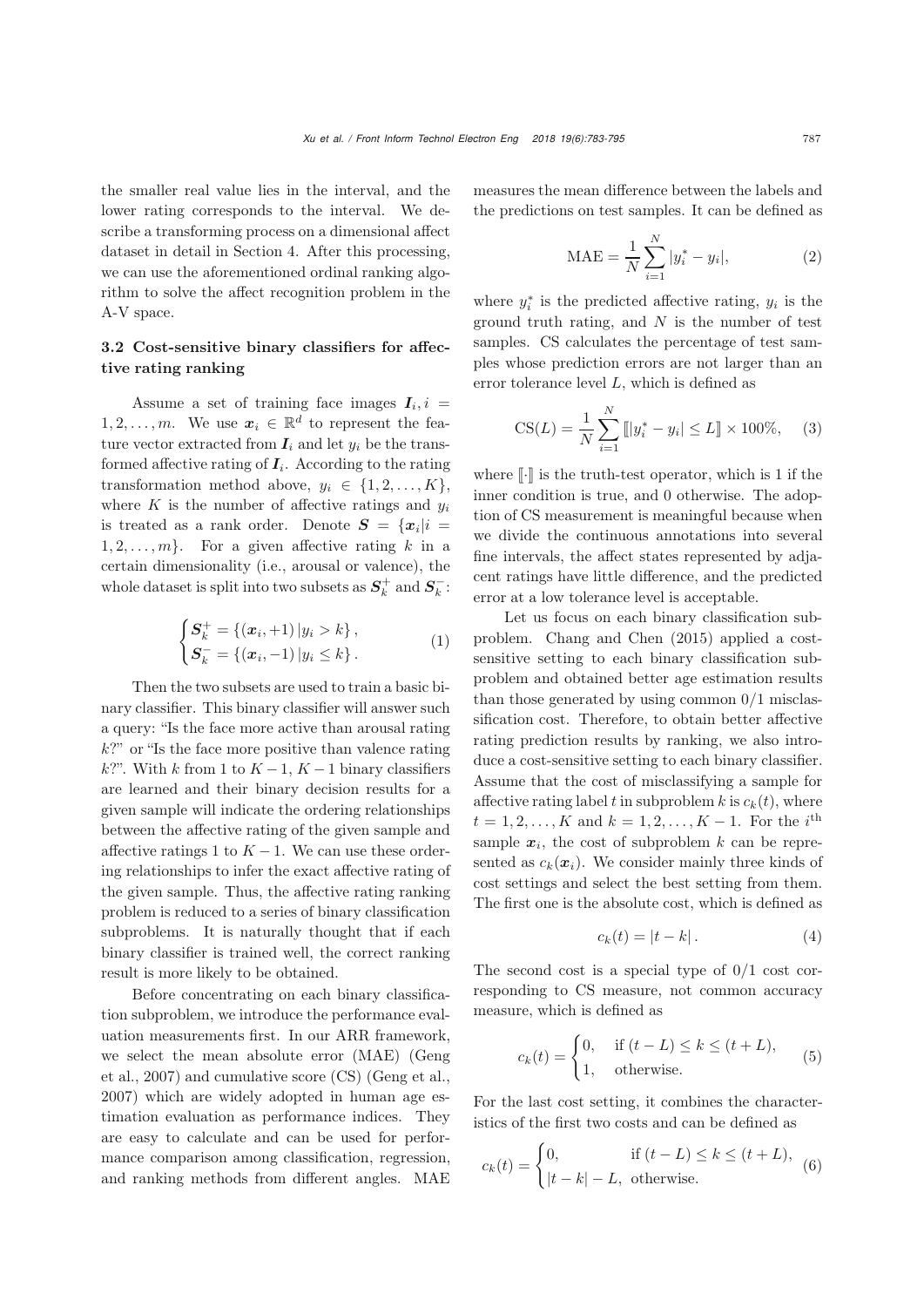The error within L is discarded and only the absolute error outside  $L$  is counted.

Then we just focus on training each better costsensitive binary classifier to improve the final ranking performance. Fig. [2](#page-5-0) shows the training process for the  $k^{\text{th}}$  cost-sensitive binary classifier.



<span id="page-5-0"></span>Fig. 2 Training process of the *k*th cost-sensitive binary classifier

In our approach, to implement a cost-sensitive setting, the data reweighted SVM is employed to solve the  $k^{\text{th}}$  binary classification subproblem as follows:

$$
\min_{\mathbf{w}_k, b_k, \xi} \frac{1}{2} ||\mathbf{w}_k||^2 + C \left( \sum_i c_k(\mathbf{x}_i) \xi_i \right)
$$
  
s.t.  $\forall i, l_k(\mathbf{x}_i) \left( \mathbf{w}_k^{\mathrm{T}} \phi_k(\mathbf{x}_i) + b_k \right) \ge 1 - \xi_i, \xi_i \ge 0,$  (7)

where  $l_k(\boldsymbol{x}_i) = +1$  if  $\boldsymbol{x}_i \in S_k^+$  and  $l_k(\boldsymbol{x}_i) = -1$  if  $x_i \in S_k^-$ ,  $\phi_k$  is a function mapping the feature vector  $x_i$  into a high-dimensional space, and  $w_k$  and  $b_k$  are the hyperplane parameters in the high-dimensional space. Note that all subproblems do not have to share a single kernel and each of them can project its own feature space via  $\phi_k$ . The discriminating function  $f_k(x)$  is then employed as

$$
f_k(\boldsymbol{x}) = \boldsymbol{w}_k^{\mathrm{T}} \phi_k(\boldsymbol{x}) + b_k. \tag{8}
$$

## 3.3 Aggregating binary decisions for affective rating inference

After training a series of cost-sensitive binary classifiers (SVMs), we can aggregate these binary decision results of binary classifiers for a given sample, such as  $x_i$ , to obtain its affective rating. It can be represented as

$$
r(\boldsymbol{x}_i) = 1 + \sum_{k=1}^{K-1} [f_k(\boldsymbol{x}_i) > 0], \tag{9}
$$

where  $f_k(x_i)$  is the binary decision result of the  $k^{\text{th}}$ binary classifier for a test sample  $x_i$ . Fig. [1](#page-3-0) shows a specific aggregation of arousal rating inference of a given sample.

# 4 Experiments

### 4.1 Datasets

We perform experiments on two datasets. The first is the benchmarking database of the AVEC 2015 Challenge [\(Ringeval et al., 2015](#page-11-23)). It is a subset of the RECOLA multimodal corpus of remote and collaborative affective interactions [\(Ringeval et al., 2013\)](#page-11-24). There are 27 videos of different subjects in total in this dataset (9 for training, 9 for development, and 9 for testing). The gold standard ratings included in the dataset give the annotations of arousal and valence dimensions for training and development sets. The annotations of the testing set are not provided. Therefore, we use only the training and development videos, i.e., 18 in total, for our experiments. We divide the data into 3 subsets, all 9 training videos for the training set, the  $1^{st}$ ,  $3^{rd}$ ,  $7^{th}$ , and  $8^{th}$  development videos for the validation set and the rest for the testing set, which is a subject-independent setting.

The second dataset we use in our experiments is a subset selected from the SEMAINE database. The SEMAINE database is a large audiovisual database, which is recorded to study natural social signals occurring during conversations between humans and artificially intelligent agents. The scenario used in the recordings follows the sensitive artificial listener (SAL) paradigm. A user in a recording or a session interacts with an emotionally stereotyped 'character' who can be one of four personalities (Prudence, Poppy, Spike, and Obadiah). Recordings in this database involve 150 participants, in total 959 conversations with individual SAL characters, lasting approximately 5 min each. The dimensional affect annotations like arousal, valence, and expectation are included. In our experiments, we select video data of 12 subjects, 6 (subjects 16, 5, 2, 10, 14, and 17) for training, 3 (subjects 3, 12, and 15) for validation, and 3 (subjects 7, 8, and 11) for testing, which is also a subject-independent setting.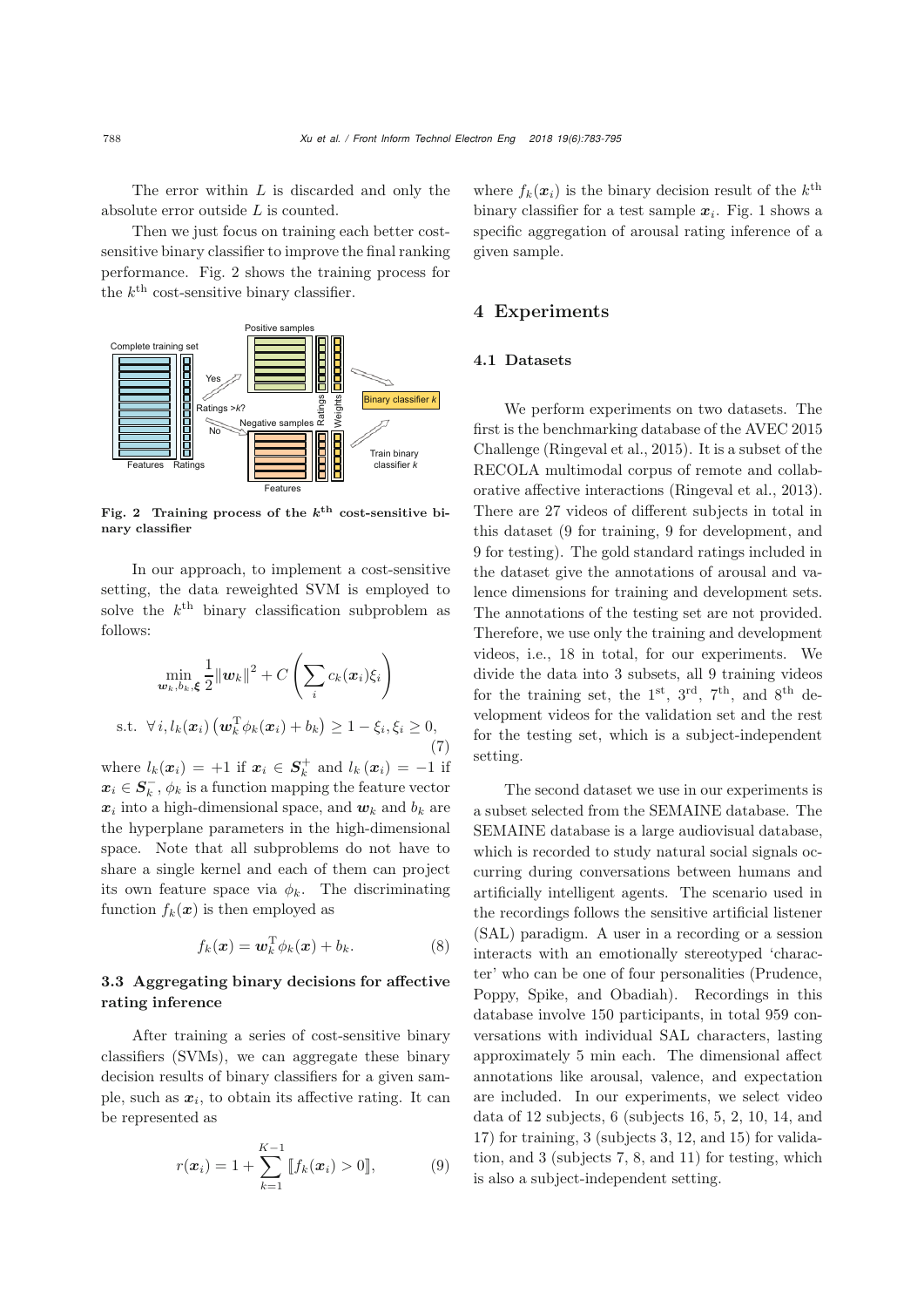### 4.2 Data processing

We extract all frames from the videos first. Then we crop the face from each frame and resize each face image to the same size  $224 \times 224$ .

The annotations of arousal and valence dimensions are continuous real values in the datasets. As discussed above, we should transform the continuous and infinite values into discrete and finite ratings. For arousal annotation in the AVEC 2015 benchmarking database, the value range in the dataset is  $(-0.6, 0.6)$  and we first divide the whole range into several intervals with the same length 0.1, thus creating 12 derived ratings in total. However, actually the face images corresponding to the ratings which are close to the two ends are far fewer than those belonging to ratings near the center. To mitigate the data imbalance problem, we combine some ratings and do oversampling and undersampling. Finally, the discretized ratings and some example face images are shown in Fig. [3a](#page-6-0). For valence annotation, the value range in the dataset is  $(-0.2, 0.6)$ , and we process the annotation in the same way as with the arousal one, forming seven ratings shown in Fig. [3b](#page-6-0). The specific image numbers of different ratings on different data subsets in arousal and valence dimensions are shown in Tables 1 and 2, respectively. For the dataset from SEMAINE, we process data in a similar way and transform the annotations into seven ratings in arousal and eight ratings in valence.

#### 4.3 Feature extraction

We extract two kinds of facial features, local Gabor binary patterns (LGBP) [\(Senechal et al.](#page-12-6), [2012](#page-12-6)) and scattering transform (ST) [\(Bruna and Mallat](#page-11-25), [2013](#page-11-25)). In LGBP, the Gabor and LBP filtering operations follow one after the other. Different from the normal LBP whose filter operates only on the original images, the LBP filter in LGBP operates on a number of images which have been filtered by a bank of different Gabor filters. The final LGBP feature histogram of an image is formed by concatenating the histograms composed for each Gabor picture, with histogram blocks in the same manner as for LBP. In our experiments, we use 18 Gabor filters (3 wavelet scales and 6 filter orientations) and apply Uniform LBP (59 patterns) to an image split into 16 (4  $\times$  4)



<span id="page-6-0"></span>Fig. 3 Presentation of discretized affective ratings and some corresponding face images of the AVEC 2015 benchmarking database in arousal (a) and valence (b)

| Data subset    | Image number |      |      |      |      |      |      |      |
|----------------|--------------|------|------|------|------|------|------|------|
|                |              |      |      |      |      | 6    |      |      |
| Training set   | 5004         | 4999 | 6539 | 8299 | 8419 | 8451 | 8243 | 4838 |
| Validation set | 2576         | 2868 | 3763 | 4042 | 4040 | 4492 | 2660 | 2580 |
| Testing set    | 3329         | 4288 | 4187 | 4121 | 4509 | 4262 | 2399 | 2352 |

Table 1 Image numbers of different ratings on different data subsets of the AVEC 2015 benchmarking database in arousal

Table 2 Image numbers of different ratings on different data subsets of the AVEC 2015 benchmarking database in valence

| Data subset    |      |      |      | Image number |      |      |      |
|----------------|------|------|------|--------------|------|------|------|
|                |      |      |      |              |      |      |      |
| Training set   | 4465 | 8197 | 8492 | 8111         | 7923 | 3979 | 4680 |
| Validation set | 3096 | 4077 | 3907 | 4161         | 2293 | 883  | 2184 |
| Testing set    | 1572 | 4443 | 4803 | 4346         | 4930 | 1927 | 3004 |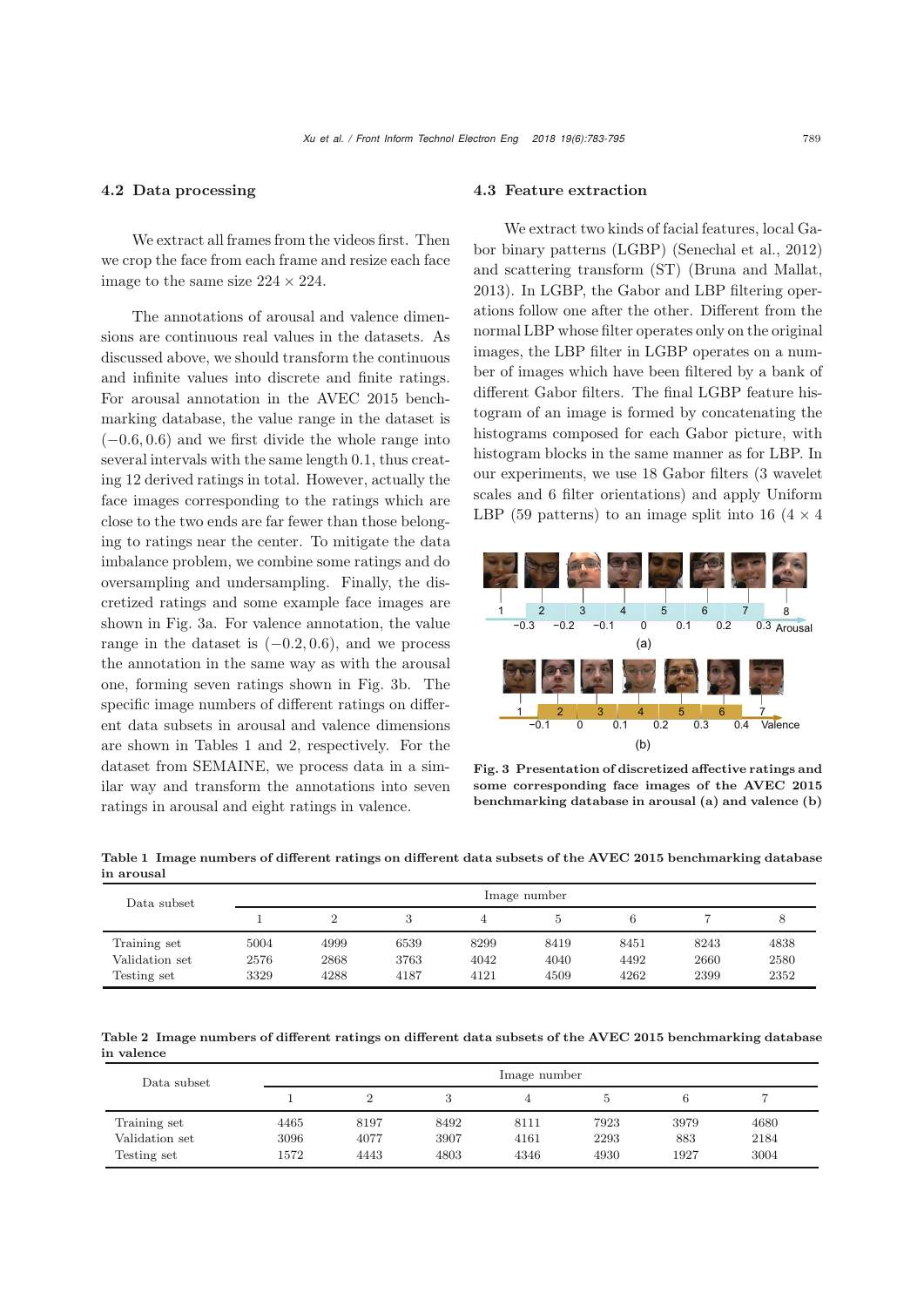blocks) local regions. Then we obtain a feature vector of dimensionality  $18 \times 16 \times 59 = 16992$ . For the AVEC 2015 benchmarking database, after performing PCA, which preserves the 97% energy, the feature vectors are reduced to 137-D for valence and 131-D for arousal. For another dataset selected from SEMAINE, the final feature vectors are 102-D for valence and 99-D for arousal. We discretize ratings, preprocess images, and extract features for arousal and valence dimensions independently, so the numbers of samples of these two dimensions are different, causing different dimensionality of feature representation.

For ST, it is implemented by cascading wavelet modulus operators in a deep convolution network, where the signal information is scattered along multiple paths. The coefficients formed in different layers react to details of patterns in different degrees. Thus, the concatenation of coefficients can be used as a good feature representation, which guarantees the translational invariance to a certain extent and is stable to deformations overall. In our experiments, we use wavelets of four scales and eight orientations, and the number of layers of the scattering network is two (i.e., the maximum scattering order is 1). After the scattering operation, we concatenate scattering coefficients to obtain a 25 872-D feature vector for each face image. We also perform PCA which preserves the 99% energy to reduce the dimension of the feature vector on both datasets we use. This results in a 73-D feature vector for valence and a 69- D one for arousal in the AVEC 2015 benchmarking database, and a 71-D feature vector for valence and a 68-D one for arousal in the other one. Finally, we normalize the feature value in each dimension of a feature vector to the range 0 to 1.

#### 4.4 Performance evaluation

To evaluate the effectiveness of our approach called ARR-SVM here, we compare the results with the traditional baseline methods of multi-class classification SVM (C-SVC) and SVM for regression (epsilon-SVR), and deep learning based methods multi-class classification CNN (C-CNN) and deep BLSTM for regression (R-DBLSTM). Note that epsilon-SVR and R-DBLSTM are conducted on the discretized ratings, instead of the original continuous annotations. For C-SVC, we directly use the C-SVC setting in LIBSVM [\(Chang and Lin, 2011](#page-11-26)) to train

classifiers on the training set and select the model that provides the highest accuracy on the validation set to test and record the performance on the test set. For epsilon-SVR, the model that obtains the lowest mean squared error (MSE) on the validation set is used to conduct a testing on the test set. In terms of C-CNN, we finetune the age net trained in [Levi and Hassncer](#page-11-27) [\(2015](#page-11-27)) using the training data and select the model that obtains the highest accuracy on the validation set to perform testing on the test set. For R-DBLSTM, we train models on the training set and select the one that gives the lowest sum of square errors on the validation set to test. For ARR-SVM, we train and obtain  $K - 1$  binary classifiers, each of which uses all training samples that are relabeled with binary labels according to the compared results between rating labels and the specific rank in  $\{1, 2, \ldots, K-1\}$  during training and performs best on the corresponding validation set. Then we use Eq. (9) to obtain the predicted ratings of test samples.

In terms of parameter selection, for each SVM, no matter whether in C-SVC, epsilon-SVR, or our ARR-SVM, the kernel is always selected as the RBF kernel. We employ the grid search method to find the best combination of parameters C and  $\gamma$ . Parameter C is searched in the range  ${2^{-5}, 2^{-4}, 2^{-3}, 2^{-2}, 2^{-1}, 2^{0}, 2^{1}, 2^{2}, 2^{3}, 2^{4}, 2^{5}, 2^{6}, 2^{7}}$ and parameter  $\gamma$  is selected from a slightly smaller range  $\{2^{-5}, 2^{-4}, 2^{-3}, 2^{-2}, 2^{-1}, 2^{0}, 2^{1}\}$ . Parameter  $\epsilon$ in epsilon-SVR is selected as 0.1 for our experiments. For C-CNN and R-DBLSTM, the parameters that obtain the best performance on the validation set are selected as optimal parameters.

4.4.1 Performance comparison of CS-1 (*L*=1) and MAE

Table 3 reports the CS-1  $(L=1)$  and MAE results of different approaches in arousal. For ARR-SVM, the costs applied to reweight the training samples of the  $k^{\text{th}}$  cost-sensitive binary classifier are derived from Eq. (4). This selection is motivated by the experimental results of ARR-SVM when using different costs, which will be discussed later. Clearly, our ARR-SVM method with the ST feature provides the best performance in both CS-1 and MAE measures. For CS-1 evaluation, the regression based methods epsilon-SVR and R-DBLSTM obtain poor results at only around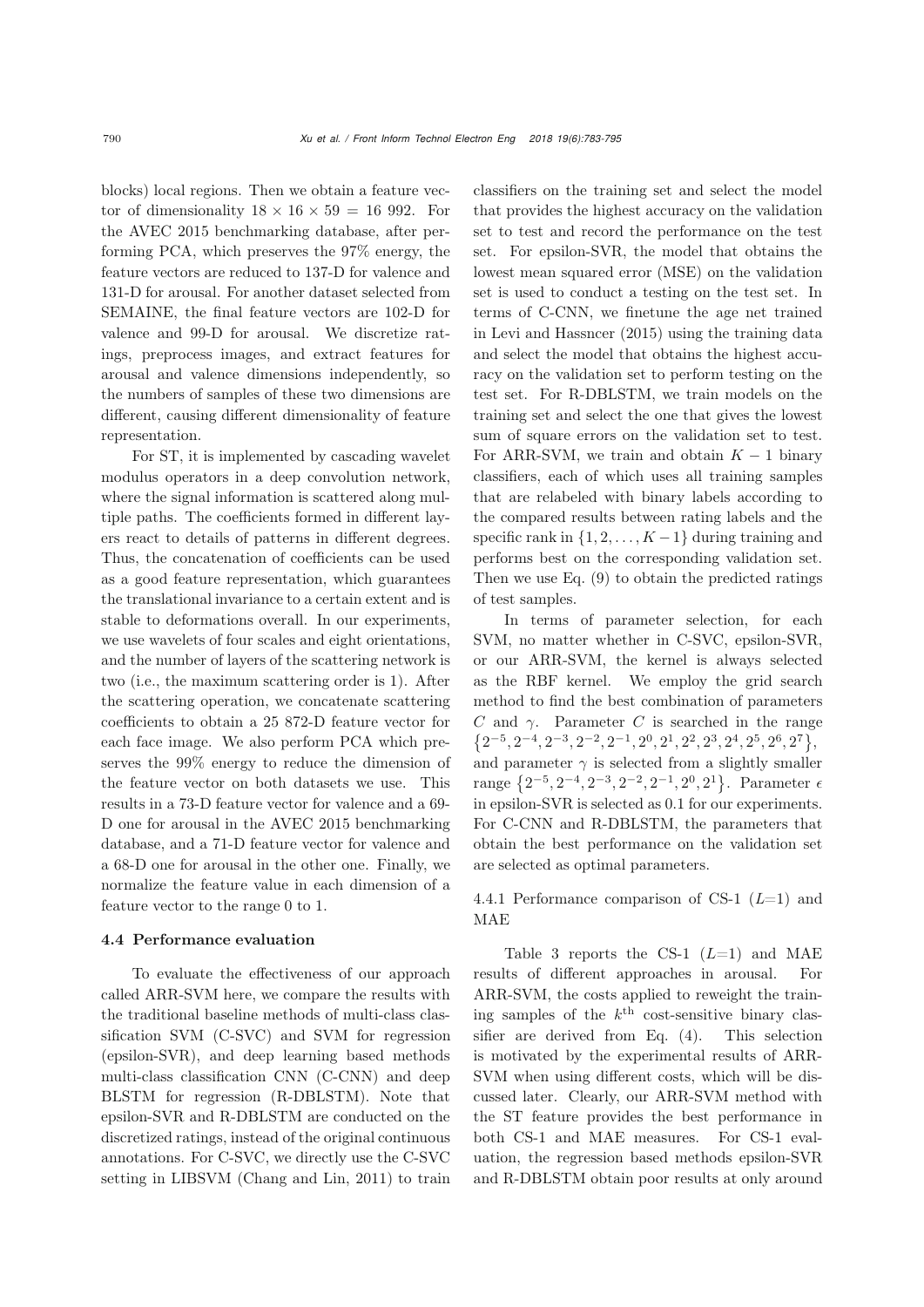30%. However, for the MAE measure, epsilon-SVR achieves better performance than C-SVC, and R-DBLSTM outperforms C-CNN. This is mainly because the optimization targets of epsilon-SVR and R-DBLSTM are more consistent with the target of reducing the MAE error than those of C-SVC and C-CNN.

Table 3 CS-1 and MAE comparison in arousal in the AVEC 2015 benchmarking database

| Learning method | Feature type | $CS-1$ $(\%)$ | MAE    |
|-----------------|--------------|---------------|--------|
| Epsilon-SVR     | LGBP         | 29.42         | 1.9011 |
| C-SVC           | LGBP         | 38.44         | 2.2211 |
| ARR-SVM         | LGBP         | 42.11         | 1.8559 |
| Epsilon-SVR     | SТ           | 31.07         | 1.7922 |
| C-SVC           | ST           | 39.29         | 2.3596 |
| ARR-SVM         | SТ           | 50.83         | 1.7507 |
| C-CNN           |              | 44.58         | 1.9469 |
| R-DBLSTM        | SТ           | 32.27         | 1.7653 |

Bold numbers denote the best results. CS-1: cumulative score calculated by Eq. (3) when *L*=1; MAE: mean absolute error

Table 4 shows the experimental results of two evaluation indices in valence. Each cost-sensitive binary classifier of ARR-SVM uses the data reweighting costs generated by Eq.  $(6)$  where  $L=3$ . The selection of this cost function is also supported by the experimental results shown in what follows. Note that C-SVC using the ST feature provides the best performance in CS-1 evaluation. This could be due to the fact that the ST feature extracted for the valence affect recognition task is more suitable for classification. Our ARR-SVM approach using the ST feature still obtains the best result in MAE measure. Similar to the results in arousal, regressionbased methods tend to obtain worse results than classification-based methods in the CS-1 measure, but provide better performance in MAE evaluation. It is also not difficult to find that the ST feature performs better than the LGBP feature in the affective rating estimation task, and the prediction results obtained in valence are better than those in arousal in the AVEC 2015 benchmarking database.

Table 5 reports the experimental results in arousal on the selected subset of SEMAINE database. C-CNN achieves the best results in both CS-1 and MAE measures. It is probably because C-CNN has learned better feature representation directly from the facial images. Our ARR-SVM

Table 4 CS-1 and MAE comparison in valence in the AVEC 2015 benchmarking database

| Feature type | $CS-1$ $(\%)$       | MAE                     |
|--------------|---------------------|-------------------------|
| LGBP         | 39.91               | 1.5362                  |
| LGBP         | 65.89               | 1.5048<br>1.3387        |
| SТ           | 43.47               | 1.3840                  |
| SТ           | 66.45               | 1.3854                  |
|              |                     | 1.3286<br>1.6687        |
| SТ           | 47.60               | 1.3483                  |
|              | $_{\rm LGBP}$<br>SТ | 58.74<br>63.84<br>54.88 |

Bold numbers denote the best results. CS-1: cumulative score calculated by Eq. (3) when *L*=1; MAE: mean absolute error

method still outperforms baseline methods epsilon-SVR and C-SVC. In addition, R-DBLSTM obtains good results in MAE measure but poor performance in CS-1 evaluation.

Table 5 CS-1 and MAE comparison in arousal in the subset of the SEMAINE database

| Learning method | Feature type  | $CS-1(%)$ | MAE    |
|-----------------|---------------|-----------|--------|
| Epsilon-SVR     | $_{\rm LGBP}$ | 28.93     | 1.8084 |
| C-SVC           | LGBP          | 29.11     | 2.7851 |
| ARR-SVM         | LGBP          | 45.79     | 1.8660 |
| Epsilon-SVR     | SТ            | 26.21     | 1.8576 |
| C-SVC           | SТ            | 44.60     | 2.0549 |
| ARR-SVM         | SТ            | 45.23     | 1.7197 |
| $C-CNN$         |               | 53.30     | 1.5828 |
| <b>R-DBLSTM</b> | SТ            | 29.45     | 1.6413 |

Bold numbers denote the best results. CS-1: cumulative score calculated by Eq. (3) when *L*=1; MAE: mean absolute error

Table 6 shows the experimental results in valence. ARR-SVM using the LGBP feature gives the best result in CS-1 measure. Regression-based methods epsilon-SVR and R-DBLSTM provide lower MAE, and C-CNN still obtains a good CS-1 result.

4.4.2 CS comparison at different error tolerance levels

Fig. [4](#page-9-0) shows the CS results in arousal and valence dimensions for different approaches, using the ST feature on the AVEC 2015 benchmarking database when the error tolerance level is in the range of  $\{0, 1, 2, 3\}$ . ARR-SVM outperforms all the other methods consistently at different error tolerance levels in arousal. It suggests that the ordinal information is available and important to improve affect recognition performance in arousal. Note that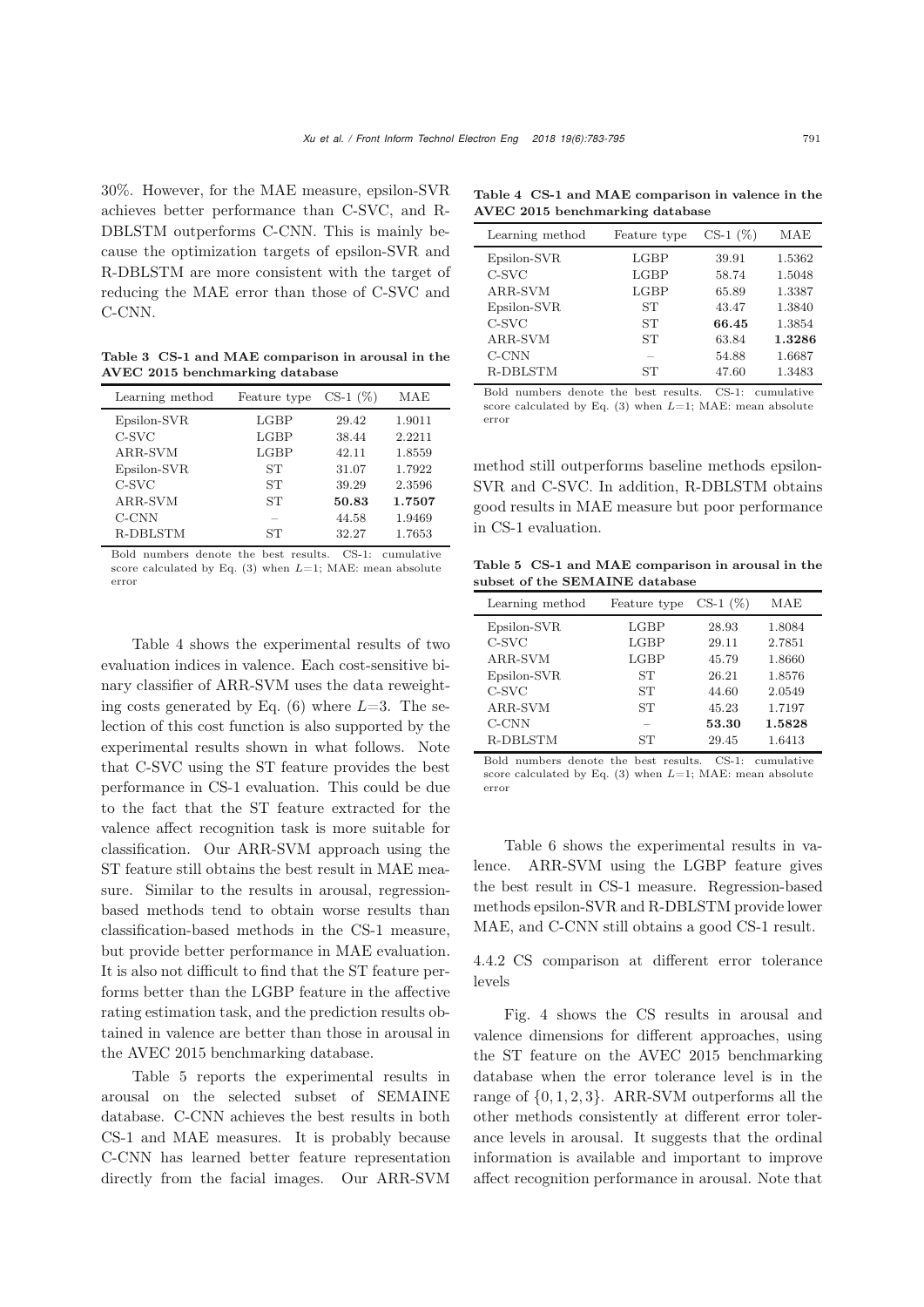| Learning method | Feature type  | $CS-1$ $(\%)$ | MAE    |
|-----------------|---------------|---------------|--------|
| Epsilon-SVR     | $_{\rm LGBP}$ | 35.38         | 1.7214 |
| C-SVC           | $_{\rm LGBP}$ | 42.65         | 2.3794 |
| ARR-SVM         | LGBP          | 46.25         | 2.0434 |
| Epsilon-SVR     | ST            | 20.98         | 2.1378 |
| C-SVC           | SТ            | 42.88         | 2.1558 |
| ARR-SVM         | SТ            | 44.18         | 1.9989 |
| $C-CNN$         |               | 45.16         | 2.2341 |
| R-DBLSTM        | SТ            | 34.77         | 1.8238 |

Table 6 CS-1 and MAE comparison in valence in the subset of the SEMAINE database

Bold numbers denote the best results. CS-1: cumulative score calculated by Eq. (3) when *L*=1; MAE: mean absolute error

CS-0  $(L=0)$  is equivalent to the common accuracy and for epsilon-SVR and R-DBLSTM, we calculate CS-0.5 for CS-0. For valence, C-SVC obtains competitive results with the ARR-SVM approach and even performs better than ARR-SVM in CS-0 and CS-1 measures. However, ARR-SVM consistently provides higher accuracy than other methods at different error tolerance levels and performs better than C-SVC at higher error tolerance levels.

Fig. [5](#page-10-0) presents arousal and valence results on the subset of SEMAINE database. For arousal, C-CNN obtains the highest accuracy at all error tolerance levels. It suggests that C-CNN has learned good feature representation from facial images for arousal rating recognition. Our ranking method ARR-SVM gives comparable results with C-CNN at high error tolerance levels and outperforms other methods at different error tolerance levels. For valence, classification-based methods C-SVC and C-CNN achieve competitive results with ARR-SVM and regression-based methods epsilon-SVR and R-DBLSTM give the worse performance.

4.4.3 Performance comparison when using different cost-sensitive settings

We conduct exhaustive experiments in the AVEC 2015 benchmarking database to compare results of our ARR-SVM method when different costsensitive settings are applied. Tables 7 and 8 show the experimental results for arousal and valence, respectively. For arousal results, it can be seen that the absolute cost generated by Eq. (4) produces the best performance on all three kinds of measures by using the ST feature. In terms of the LGBP feature, although we cannot find any kind of



<span id="page-9-0"></span>Fig. 4 Cumulative score (CS) comparison at error tolerance levels  $\{0, 1, 2, 3\}$  for different approaches in arousal (a) and valence (b) using the scattering transform (ST) feature on the AVEC 2015 benchmarking database

cost that consistently attains the best results on all measures, we can select the absolute cost that produces the best accuracy and the second best CS-1 and MAE measures as the best cost. What is more, the no-cost setting does not give even one best result on three kinds of measures when using ST and LGBP features. It can validate the importance of using a cost-sensitive setting. Therefore, we can conclude that the absolute cost is more suitable for reweighting instances to train each basic binary classifier in arousal rating ranking.

For valence results in Table 8, we can see that when the ST feature is used, the CSMAE3 cost generated by Eq.  $(6)$  where  $L=3$  can be viewed as the cost to produce the best performance. It attains the best accuracy and MAE and produces good CS-1 result. The no-cost setting gives the worst MAE and relatively low accuracy and CS-1 measures. It is not difficult to find that the CS style costs tend to produce better CS-1 results. In terms of the LGBP feature, the CSMAE3 cost gives the best MAE, the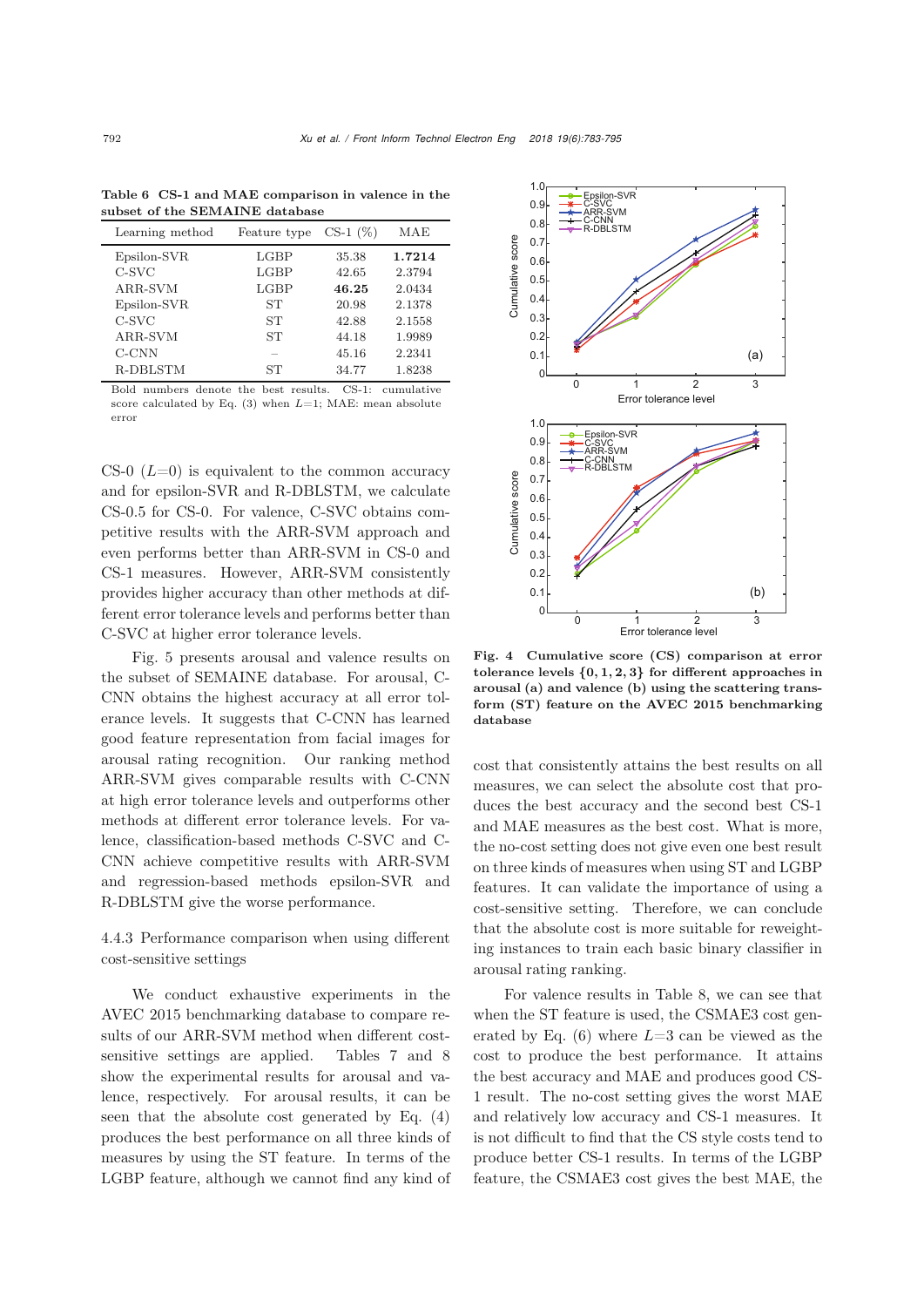

<span id="page-10-0"></span>Fig. 5 Cumulative score (CS) comparison at error tolerance levels  $\{0, 1, 2, 3\}$  for different approaches in arousal (a) and valence (b) using the scattering transform (ST) feature on the subset of SEMAINE database

second best accuracy, and good CS-1 result which is very close to the best CS-1 performance. Therefore, similar to the ST feature, the CSMAE3 cost is also the best cost-sensitive setting in valence rating ranking when considering all three kinds of measures. Note that the absolute cost produces the poorest performance, which is even far worse than that given by the no-cost setting on each measure. The discussions above indicate mainly that the appropriate cost-sensitive settings, such as absolute cost for arousal and CSMAE3 for valence, which are induced by experiments, are important for improving the performance of our ranking method.

## 5 Conclusions and future work

In this paper, we have proposed an ordinal ranking framework, ARR, to solve the affect recognition problem in the A-V space. We first discretize the continuous, real-value annotations in arousal and valence dimensions, respectively, to form finite affect ratings. Then a series of cost-sensitive binary classi-

Table 7 Accuracy, CS-1, and MAE comparison of ARR-SVM when using different cost-sensitive settings and features in arousal

| $\cos t$ | Feature type  | Accuracy<br>$(\%)$ | $CS-1$<br>$(\%)$ | MAE    |
|----------|---------------|--------------------|------------------|--------|
| No cost  | $_{\rm LGBP}$ | 14.64              | 41.63            | 1.9023 |
| $CS-1$   | $_{\rm LGBP}$ | 14.73              | 41.55            | 1.9052 |
| $CS-2$   | LGBP          | 14.76              | 42.12            | 1.8835 |
| $CS-3$   | LGBP          | 14.50              | 41.40            | 1.9063 |
| CSMAE1   | $_{\rm LGBP}$ | 14.51              | 41.84            | 1.8870 |
| CSMAE2   | $_{\rm LGBP}$ | 14.45              | 41.65            | 1.8876 |
| CSMAE3   | LGBP          | 15.30              | 41.97            | 1.8434 |
| Absolute | $_{\rm LGBP}$ | 15.33              | 42.11            | 1.8559 |
| No cost  | ST            | 17.57              | 49.10            | 1.7806 |
| $CS-1$   | <b>ST</b>     | 16.43              | 45.92            | 1.8160 |
| $CS-2$   | SТ            | 16.75              | 48.24            | 1.7821 |
| $CS-3$   | SТ            | 16.62              | 48.59            | 1.7938 |
| CSMAE1   | SТ            | 16.83              | 49.03            | 1.8133 |
| CSMAE2   | <b>ST</b>     | 16.61              | 47.77            | 1.8158 |
| CSMAE3   | SТ            | 16.98              | 48.48            | 1.7513 |
| Absolute | SТ            | 17.75              | 50.83            | 1.7507 |

No cost: no cost used for data reweighting; MAE: mean absolute error; CS-*n*: cost generated by Eq. (5) when *L*=*n*  $(n=1, 2, 3)$ ; CSMAEn: cost generated by Eq.  $(6)$  when  $L=n$  $(n=1, 2, 3)$ ; Absolute: cost generated by Eq.  $(4)$ . Bold numbers denote the best results

Table 8 Accuracy, CS-1, and MAE comparison of ARR-SVM when using different cost-sensitive settings and features in valence

| Cost     | Feature type  | Accuracy<br>$(\%)$ | $CS-1$<br>$(\%)$ | MAE    |
|----------|---------------|--------------------|------------------|--------|
| No cost  | $_{\rm LGBP}$ | 22.93              | 65.91            | 1.3426 |
| $CS-1$   | LGBP          | 24.22              | 64.34            | 1.3969 |
| $CS-2$   | $_{\rm LGBP}$ | 23.88              | 64.56            | 1.3776 |
| $CS-3$   | $_{\rm LGBP}$ | 23.44              | 65.98            | 1.3402 |
| CSMAE1   | LGBP          | 23.66              | 63.38            | 1.4077 |
| CSMAE2   | LGBP          | 23.88              | 64.31            | 1.3785 |
| CSMAE3   | $_{\rm LGBP}$ | 23.91              | 65.89            | 1.3387 |
| Absolute | LGBP          | 22.13              | 60.05            | 1.4607 |
| No cost  | SТ            | 23.01              | 62.69            | 1.4035 |
| $CS-1$   | SТ            | 23.72              | 64.08            | 1.3426 |
| $CS-2$   | SТ            | 23.58              | 62.64            | 1.3528 |
| $CS-3$   | SТ            | 23.60              | 64.26            | 1.3320 |
| CSMAE1   | SТ            | 22.73              | 62.11            | 1.3642 |
| CSMAE2   | SТ            | 23.88              | 62.49            | 1.3510 |
| CSMAE3   | SТ            | 24.96              | 63.84            | 1.3286 |
| Absolute | SТ            | 23.96              | 63.24            | 1.3473 |

No cost: no cost used for data reweighting; MAE: mean absolute error; CS-*n*: cost generated by Eq. (5) when *L*=*n*  $(n=1, 2, 3)$ ; CSMAEn: cost generated by Eq.  $(6)$  when  $L=n$  $(n=1, 2, 3)$ ; Absolute: cost generated by Eq.  $(4)$ . Bold numbers denote the best results

fiers are trained using all samples relabeled according to the comparison results between corresponding ratings and a given rank of a binary classifier. We finally obtain the affect rating by aggregating the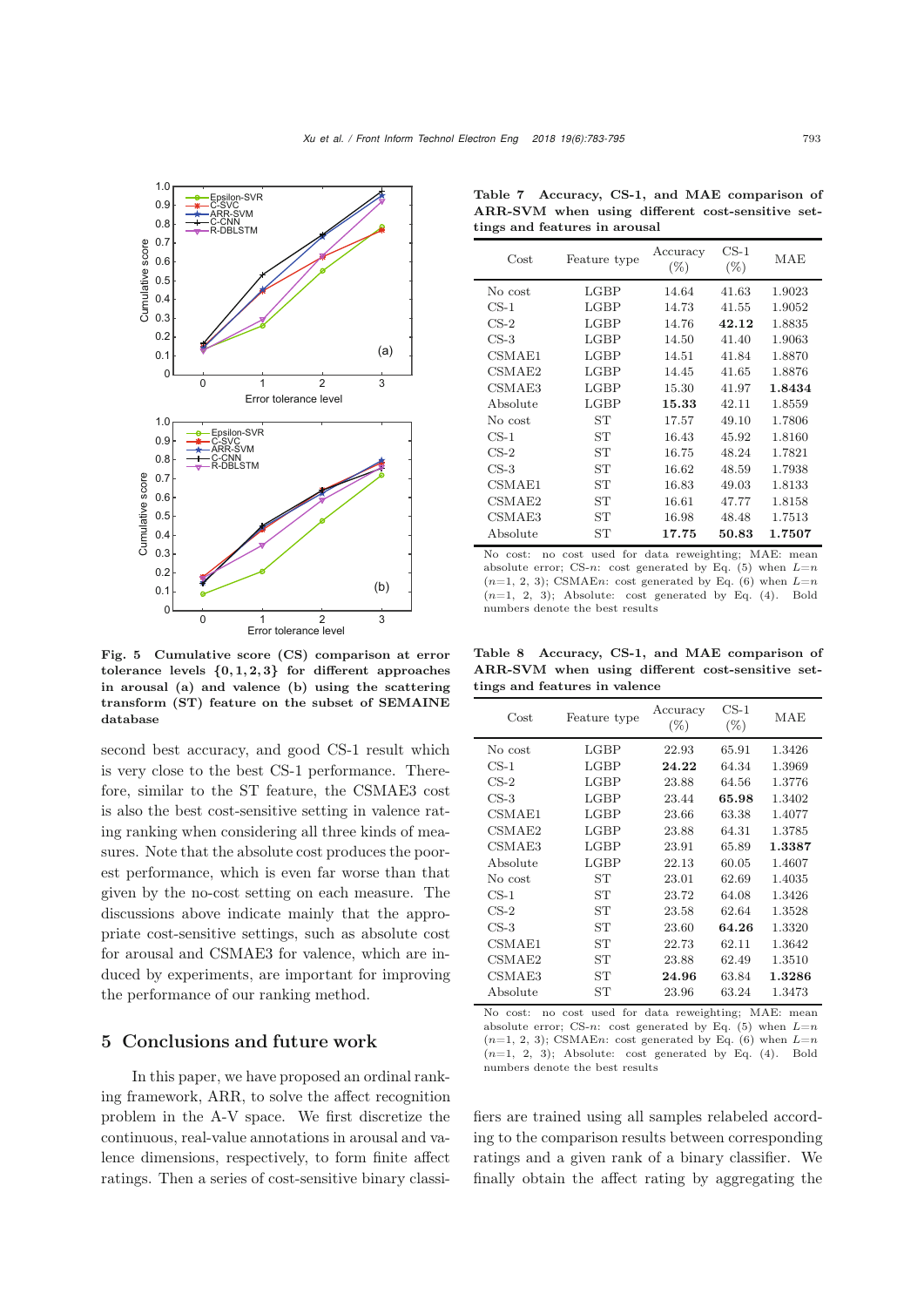results of basic binary classifiers. We compare CS and MAE evaluations of our ranking method with baseline and deep learning based classification and regression methods. Experimental results show that our proposed approach can produce effective results in affect recognition in the A-V space. The ordinal property of the annotations in the dimensional affect space should be appropriately used to enhance recognition performance.

In the future, we will explore the pairwise ranking framework and search for the feature representation that is more suitable for ranking methods in affect recognition in the A-V space.

#### References

- <span id="page-11-19"></span>Abousaleh F, Lim T, Cheng W, et al., 2016. A novel comparative deep learning framework for facial age estimation. *EURASIP J Image Video Process*, 2016(1):47. https://doi.org/10.1186/s13640-016-0151-4
- <span id="page-11-0"></span>Baron-Cohen S, 2004. Mind Reading: the Interactive Guide to Emotions. Jessica Kingsley Publishers.
- <span id="page-11-25"></span>Bruna J, Mallat S, 2013. Invariant scattering convolution networks. *IEEE Trans Patt Anal Mach Intell*, 35(8):1872- 1886. https://doi.org/10.1109/TPAMI.2012.230
- <span id="page-11-12"></span>Caridakis G, Malatesta L, Kessous L, et al., 2006. Modeling naturalistic affective states via facial and vocal expressions recognition.  $8^{th}$  Int Conf on Multim Interfaces, p.146-154. https://doi.org/10.1145/1180995.1181029
- <span id="page-11-26"></span>Chang C, Lin C, 2011. LIBSVM: a library for support vector machines. *ACM Trans Intell Syst Technol*, 2(3):27. https://doi.org/10.1145/1961189.1961199
- <span id="page-11-17"></span>Chang K, Chen C, 2015. A learning framework for age rank estimation based on face images with scattering transform. *IEEE Trans Image Process*, 24(3):785-798. https://doi.org/10.1109/TIP.2014.2387379
- <span id="page-11-16"></span>Chang K, Chen C, Hung Y, 2010. A ranking approach for human ages estimation based on face images. 20th Int Conf on Pattern Recognition, p.3396-3399. https://doi.org/10.1109/ICPR.2010.829
- <span id="page-11-20"></span>Feng S, Lang C, Feng J, et al., 2017. Human facial age estimation by cost-sensitive label ranking and trace norm regularization. *IEEE Trans Multim*, 19(1):136-148. https://doi.org/10.1109/TMM.2016.2608786
- <span id="page-11-22"></span>Geng X, Zhou Z, Smith-Miles K, 2007. Automatic age estimation based on facial aging patterns. *IEEE Trans Patt Anal Mach Intell*, 29(12):2234-2240. https://doi.org/10.1109/TPAMI.2007.70733
- <span id="page-11-6"></span>Glowinski D, Camurri A, Volpe G, et al., 2008. Technique for automatic emotion recognition by body gesture analysis. Int Conf on Computer Vision and Pattern Recognition Workshops, p.1-6.

https://doi.org/10.1109/CVPRW.2008.4563173

- <span id="page-11-21"></span>Gunes H, Pantic M, 2010. Automatic, dimensional and continuous emotion recognition. *Int J Synth Emot*, 1(1):68-99. https://doi.org/10.4018/jse.2010101605
- <span id="page-11-14"></span>He L, Jiang D, Yang L, et al., 2015. Multimodal affective dimension prediction using deep bidirectional long short-term memory recurrent neural networks.  $5^{\text{th}}$  Int Workshop on Audio/Visual Emotion Challenge, p.73- 80. https://doi.org/10.1145/2808196.2811641
- <span id="page-11-11"></span>Ioannou S, Raouzaiou A, Tzouvaras V, et al., 2005. Emotion recognition through facial expression analysis based on a neurofuzzy network. *Neur Netw*, 18(4):423-435. https://doi.org/10.1016/j.neunet.2005.03.004
- <span id="page-11-8"></span>Joachims T, 2002. Optimizing search engines using clickthrough data. 8<sup>th</sup> ACM Int Conf on Knowledge Discovery and Data Mining, p.133-142. https://doi.org/10.1145/775047.775067
- <span id="page-11-27"></span>Levi G, Hassncer T, 2015. Age and gender classification using convolutional neural networks. Int Conf on Computer Vision and Pattern Recognition Workshops, p.34-42. https://doi.org/10.1109/CVPRW.2015.7301352
- <span id="page-11-15"></span>Li L, Lin H, 2006. Ordinal regression by extended binary classification. Advances in Neural Information Processing Systems, p.865-872.
- <span id="page-11-18"></span>Lim T, Hua K, Wang H, et al., 2015. VRank: voting system on ranking model for human age estimation.  $17<sup>th</sup> IEEE$ Int Workshop on Multimedia Signal Processing, p.1-6. https://doi.org/10.1109/MMSP.2015.7340789
- <span id="page-11-9"></span>Liu T, 2011. Learning to Rank for Information Retrieval. Springer-Verlag Berlin Heidelberg.
- <span id="page-11-7"></span>Martinez H, Yannakakis G, Hallam J, 2014. Don't classify ratings of affect; rank them! *IEEE Trans Affect Comput*, 5(3):314-326.

https://doi.org/10.1109/TAFFC.2014.2352268

<span id="page-11-10"></span>McDuff D, El Kaliouby R, Kassam K, et al., 2010. Affect valence inference from facial action unit spectrograms. Int Conf on Computer Vision and Pattern Recognition Workshops, p.17-24.

https://doi.org/10.1109/CVPRW.2010.5543833

- <span id="page-11-5"></span>Nicolaou M, Gunes H, Pantic M, 2010. Audio-visual classification and fusion of spontaneous affective data in likelihood space.  $20^{th}$  Int Conf on Pattern Recognition, p.3695-3699. https://doi.org/10.1109/ICPR.2010.900
- <span id="page-11-13"></span>Nicolaou M, Gunes H, Pantic M, 2011. Continuous prediction of spontaneous affect from multiple cues and modalities in valence-arousal space. *IEEE Trans Affect Comput*, 2(2):92-105. https://doi.org/10.1109/T-AFFC.2011.9
- <span id="page-11-24"></span>Ringeval F, Sonderegger A, Sauer J, et al., 2013. Introducing the RECOLA multimodal corpus of remote collaborative and affective interactions.  $10^{\rm th}$  IEEE Int Conf on Automatic Face and Gesture Recognition Workshops, p.1-8. https://doi.org/10.1109/FG.2013.6553805
- <span id="page-11-23"></span>Ringeval F, Schuller B, Valstar M, et al., 2015. AVEC 2015: the 5th International Audio/Visual Emotion Challenge and Workshop. 23rd ACM Int Conf on Multimedia, p.1335-1336. https://doi.org/10.1145/2733373.2806408
- <span id="page-11-1"></span>Russell J, 1980. A circumplex model of affect. *J Pers Soc Psychol*, 39(6):1161-1178.

https://doi.org/10.1037/h0077714

- <span id="page-11-2"></span>Scherer K, 2000. Psychological models of emotion. In: Borod J (Ed.), The Neuropsychology of Emotion. Oxford University Press, New York, USA.
- <span id="page-11-3"></span>Scherer K, Schorr A, Johnstone T, 2001. Appraisal Processes in Emotion: Theory, Methods, Research. Oxford University Press, New York, USA.
- <span id="page-11-4"></span>Schuller B, Vlasenko B, Eyben F, et al., 2009. Acoustic emotion recognition: a benchmark comparison of performances. IEEE Workshop on Automatic Speech Recognition and Understanding, p.552-557. https://doi.org/10.1109/ASRU.2009.5372886